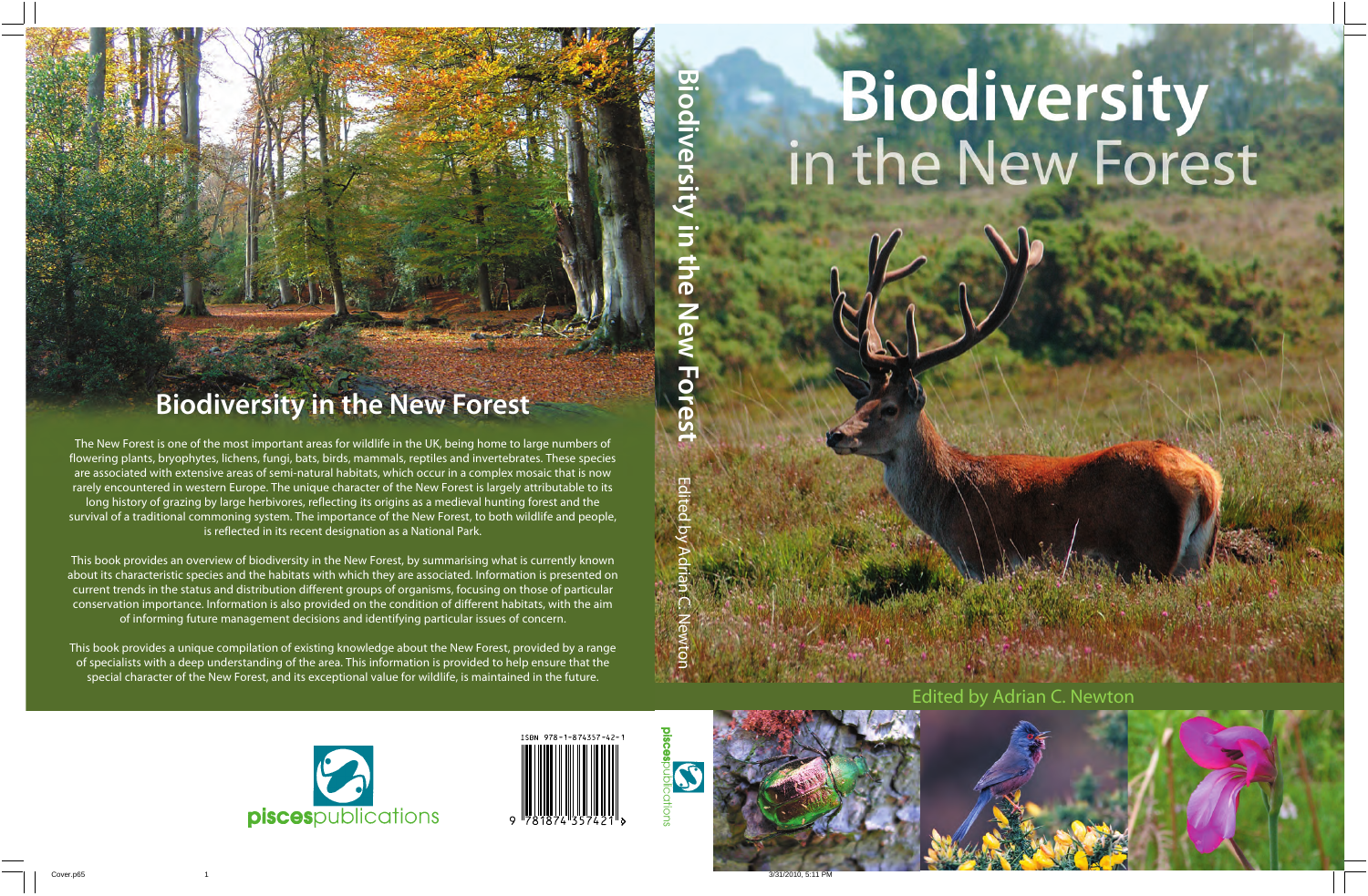# **Biodiversity in the New Forest**

Edited by **Adrian C. Newton**

Centre for Conservation Ecology and Environmental Change, School of Conservation Sciences, Bournemouth University, Poole, Dorset, United Kingdom



Newbury, Berkshire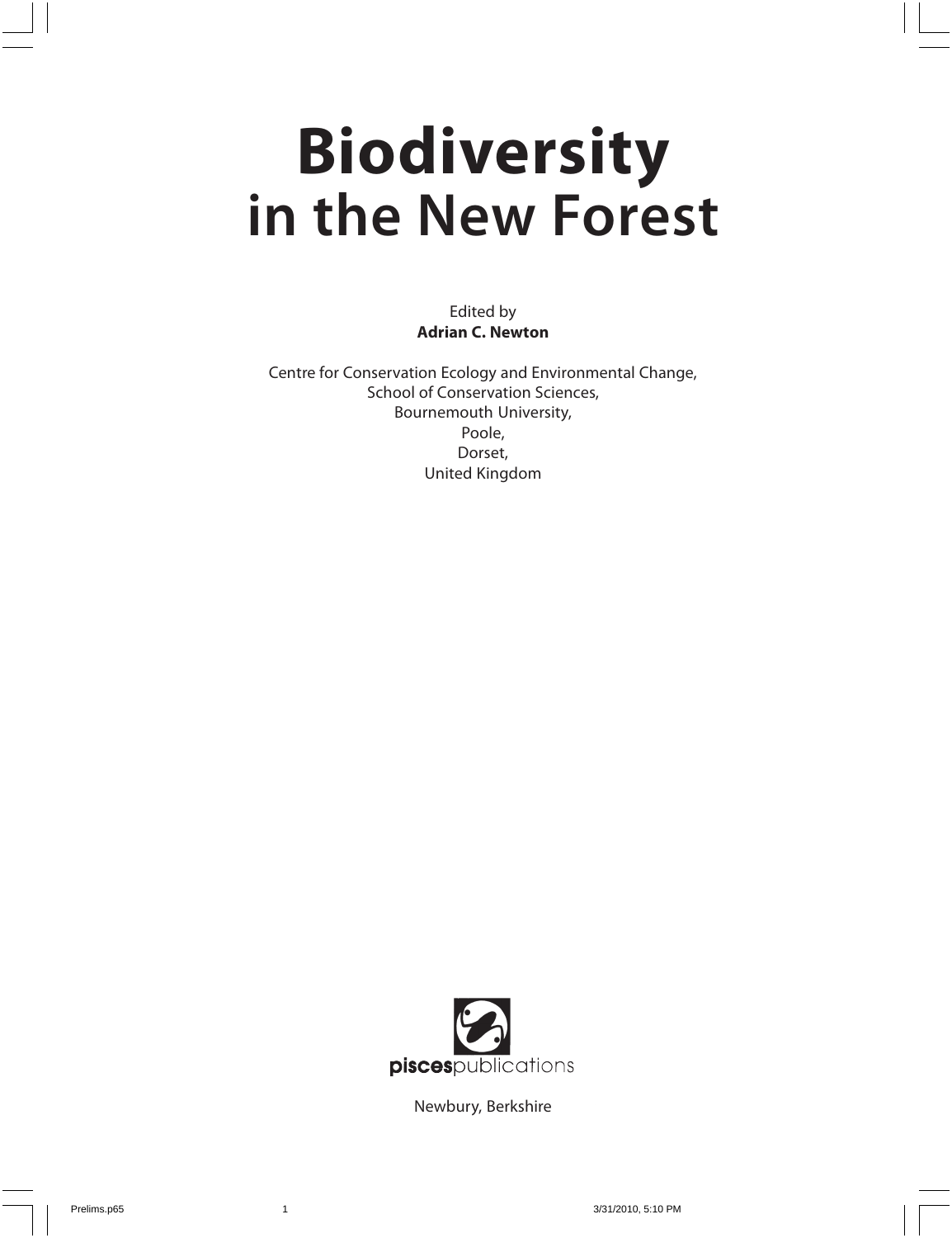*Dedicated to the memory of Muriel Eliza Newton (1929–2009), who loved the New Forest, especially the donkeys.*

Copyright © Bournemouth University (2010)

All rights reserved. No part of this publication may be reproduced, stored in a retrieval system or transmitted, in any form or by any means electronic, mechanical, photocopying, recording or otherwise, without the prior permission of the publishers.

First published 2010.

British-Library-in-Publication Data A catalogue record for this book is available from the British Library.

ISBN 978-1-874357-42-1

Designed and published for Bournemouth University by Pisces Publications

Pisces Publications is the imprint of NatureBureau, 36 Kingfisher Court, Hambridge Road, Newbury, Berkshire RG14 5SJ www.naturebureau.co.uk

Printed by Information Press, Oxford

Cover photographs Front cover: Red deer *Cervus elaphus* (Isobel Cameron / Forest Life picture library, Forestry Commission); noble chafer *Gnorimus nobilis* (Matt Smith); Dartford warbler *Sylvia undata* (David Kjaer); wild gladiolus *Gladiolus illyricus* (Adrian Newton) Back cover: Wood Crates (Adrian Newton)

The maps in this book are for illustrative purposes only, and do not represent the legal definition of National Park boundaries or any other feature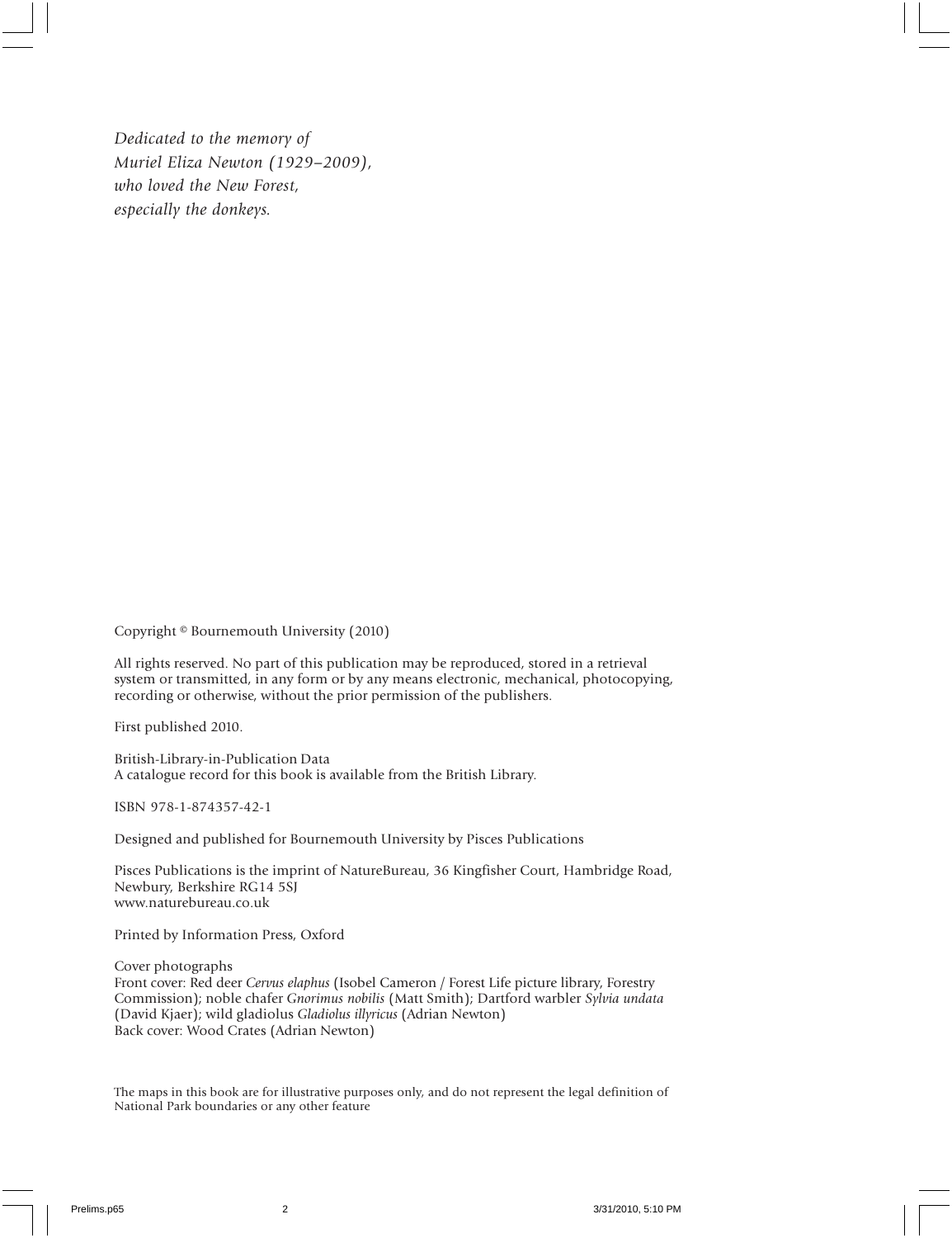### **Contents**

- v **Contributors**
- vii **Preface** *Adrian C. Newton*
- 1 **Chapter 1. Birds**
- 3 **A. Bird monitoring in the New Forest: a review of current and ongoing schemes** *Greg Conway, Simon Wotton and Adrian C. Newton*
- 11 **B. Bird monitoring in the New Forest: raptors** *Andrew Page*
- 21 **Chapter 2. Bats** *Colleen Mainstone*
- 32 **Chapter 3. Reptiles and amphibians** *Martin Noble*
- 36 **Chapter 4. Dragonflies and damselflies** *David J. Thompson and Phillip C. Watts*
- 46 **Chapter 5. Saproxylic beetles** *Keith Alexander*
- 54 **Chapter 6. Butterflies and moths** *Andrew J. Barker and David Green*
- 58 **Chapter 7. The New Forest cicada and other invertebrates** *Bryan J. Pinchen and Lena K. Ward*
- 65 **Chapter 8. Vascular plants** *Martin Rand and Clive Chatters*
- 84 **Chapter 9. Lichens** *Neil A. Sanderson*
- 112 **Chapter 10. Fungi** *Adrian C. Newton*
- 123 **Chapter 11. Bryophytes** *Rod Stern*
- 124 **Chapter 12. The condition of New Forest habitats: an overview** *Elena Cantarello, Rachel Green and Diana Westerhoff*
- 132 **Chapter 13. The condition and dynamics of New Forest woodlands** *Adrian C. Newton, Elena Cantarello, Gillian Myers, Sarah Douglas and Natalia Tejedor*
- 148 **Chapter 14. The effects of grazing on the ecological structure and dynamics of the New Forest** *Rory Putman*
- 157 **Chapter 15. Biological diversity in New Forest streams** *Terry Langford, John Jones, Samantha Broadmeadow, Patrick Armitage, Peter Shaw and John Davy-Bowker*
- 173 **Chapter 16. A pooled history of temporary pond research in the New Forest** *Naomi Ewald, Sue Hartley and Alan Stewart*
- 183 **Colour plates**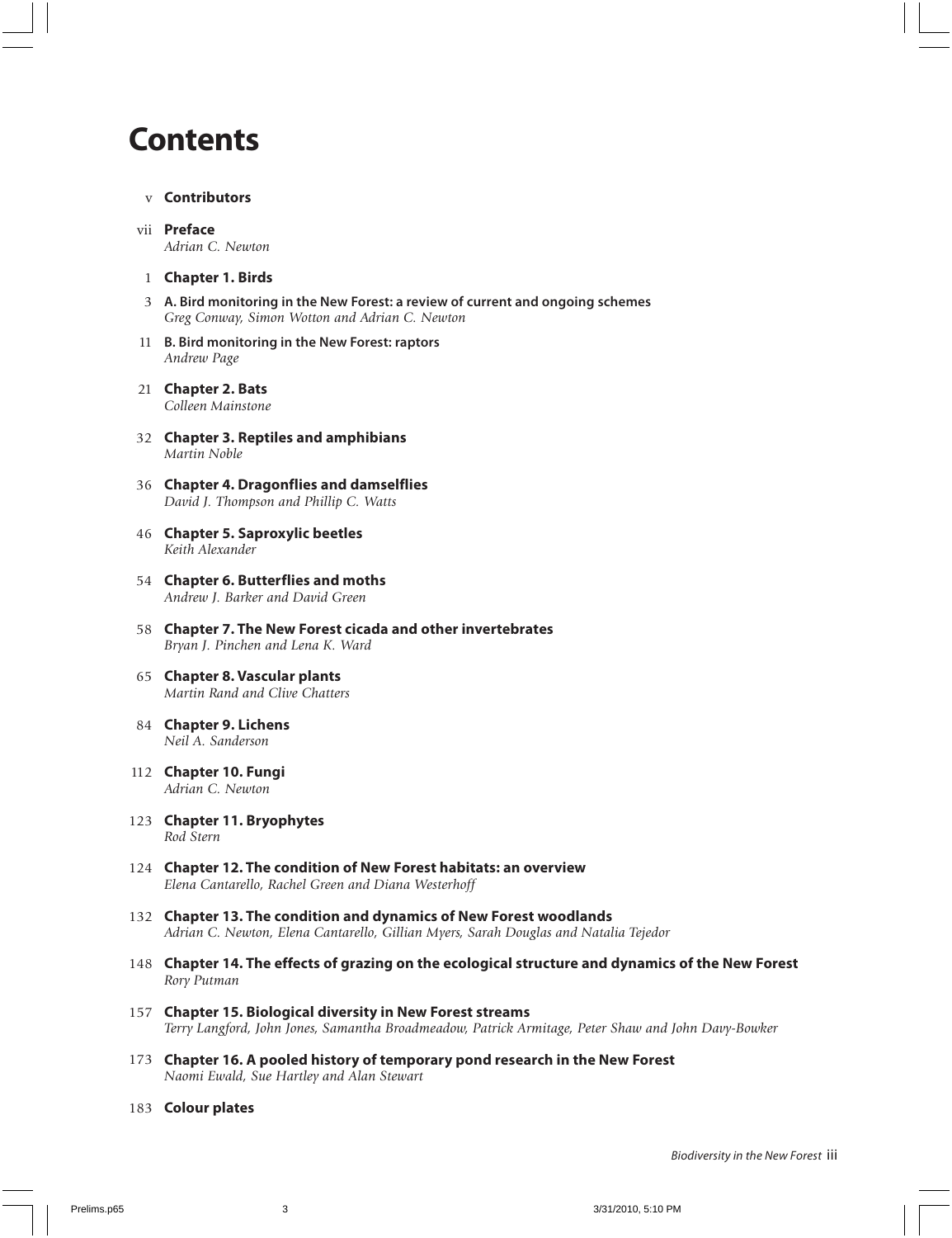- 199 **Chapter 17. The contribution of the LIFE II and III projects to wetland conservation in the New Forest** *Tim Holzer and Maxine Elliott*
- 202 **Chapter 18. Biodiversity in the New Forest: a National Park perspective** *Stephen Trotter and Ian Barker*
- 212 **Chapter 19. Managing the New Forest's Crown lands** *Jane Smith and Libby Burke*
- 218 **Chapter 20. Synthesis: status and trends of biodiversity in the New Forest** *Adrian C. Newton*
- 229 **Afterword** *Clive Chatters*
- 232 **Index**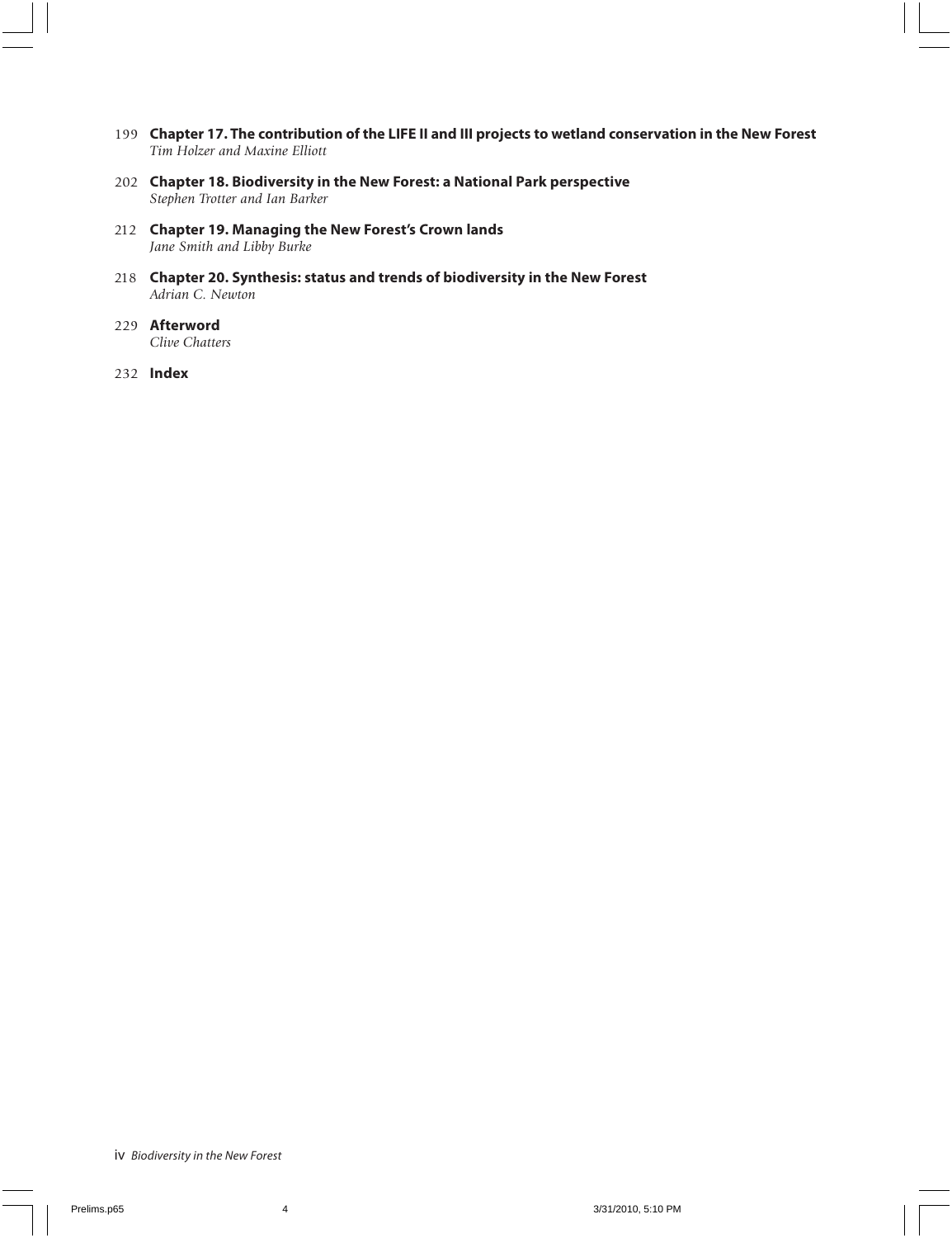## **Contributors**

**Keith Alexander**, 59 Sweetbrier Lane, Heavitree, Exeter, Devon EX1 3AQ.

**Patrick D. Armitage**, Freshwater Biological Association, Moor House, Field Station, Garrigill, Alston, Cumberland DL12 0HQ.

**Andrew J. Barker**, 13 Ashdown Close, Chandler's Ford, Eastleigh, Hampshire SO53 5QF.

**Ian Barker**, New Forest National Park Authority, South Efford House, Milford Road, Everton, Lymington, Hampshire SO41 0JD.

**Samantha Broadmeadow**, Forest Research, Alice Holt Lodge, Farnham, Surrey GU10 4LH.

**Libby Burke**, Forestry Commission, The Queen's House, Lyndhurst, Hampshire SO43 7NH.

**Elena Cantarello**, Centre for Conservation Ecology and Environmental Change, School of Conservation Sciences, Bournemouth University, Poole, Dorset BH12 5BB.

**Clive Chatters**, c/o Hampshire and Isle of Wight Wildlife Trust, Beechcroft, Vicarage Lane, Curdridge, Hampshire SO32 2DP.

**Greg Conway**, British Trust for Ornithology, The Nunnery, Thetford, Norfolk IP24 2PU.

**John Davy-Bowker**, Centre for Ecology and Hydrology, c/o Freshwater Biological Association, East Stoke, Wareham, Dorset BH20 6BB.

**Sarah Douglas**, Centre for Conservation Ecology and Environmental Change, School of Conservation Sciences, Bournemouth University, Poole, Dorset BH12 5BB.

**Maxine Elliott**, Environment Agency, Solent and South Downs Office, Colvedene Court, Colden Common, Hampshire SO21 1WP.

**Naomi C. Ewald**, Department of Biology and Environmental Science, School of Life Sciences, University of Sussex, Falmer, Brighton, Sussex BN1 9QG.

**David Green**, Butterfly Conservation, The Cottage, West Blagdon, Cranborne, Dorset BH21 5RY.

**Rachel Green**, Natural England, 1 Southampton Road, Lyndhurst, Hampshire SO43 7BU.

**Sue E. Hartley,** Department of Biology and Environmental Science, School of Life Sciences, University of Sussex, Falmer, Brighton, Sussex BN1 9QG. **Timothy Holzer**, Environment Agency, Solent and South Downs Office, Colvedene Court, Colden Common, Hampshire SO21 1WP.

**John G. Jones**, Centre for Environmental Sciences, School of Civil Engineering and the Environment, University of Southampton, Highfield, Southampton, Hampshire SO17 1BJ.

**Terry Langford**, Centre for Environmental Sciences, School of Civil Engineering and the Environment, University of Southampton, Highfield, Southampton, Hampshire SO17 1BJ.

**Colleen Mainstone**, Hampshire Bat Group, 42 Saxon Way, Halterworth, Romsey, Hampshire SO51 5QY.

**Gillian Myers**, Centre for Conservation Ecology and Environmental Change, School of Conservation Sciences, Bournemouth University, Poole, Dorset BH12 5BB.

**Adrian C. Newton**, Centre for Conservation Ecology and Environmental Change, School of Conservation Sciences, Bournemouth University, Poole, Dorset BH12 5BB.

**Martin Noble**, New Forest Ecological Consultants, Keepers Cottage, Holmsley, Burley, Ringwood, Hampshire BH24 4HY.

**Andrew Page**, Forestry Commission, The Queen's House, Lyndhurst, Hampshire SO43 7NH.

**Bryan J. Pinchen**, 7 Brookland Close, Pennington, Lymington, Hampshire SO41 8JE.

**Rory Putman**, Keil House, Ardgour by Fort William, Inverness-shire PH33 7AH.

**Martin Rand**, South Hampshire Vice-county Recorder, Botanical Society of the British Isles, email: vc11recorder@hantsplants.org.uk.

**Neil A. Sanderson**, Botanical Survey and Assessment, 3 Green Close, Woodlands, Southampton, Hampshire SO40 7HU.

**Peter Shaw**, Centre for Environmental Sciences, School of Civil Engineering and the Environment, University of Southampton, Highfield, Southampton, Hampshire SO17 1BJ.

**Jane Smith**, Forestry Commission, The Queen's House, Lyndhurst, Hampshire SO43 7NH.

**Rod Stern**, British Bryological Society, 15 Selham Close, Chichester, West Sussex PO19 5BZ.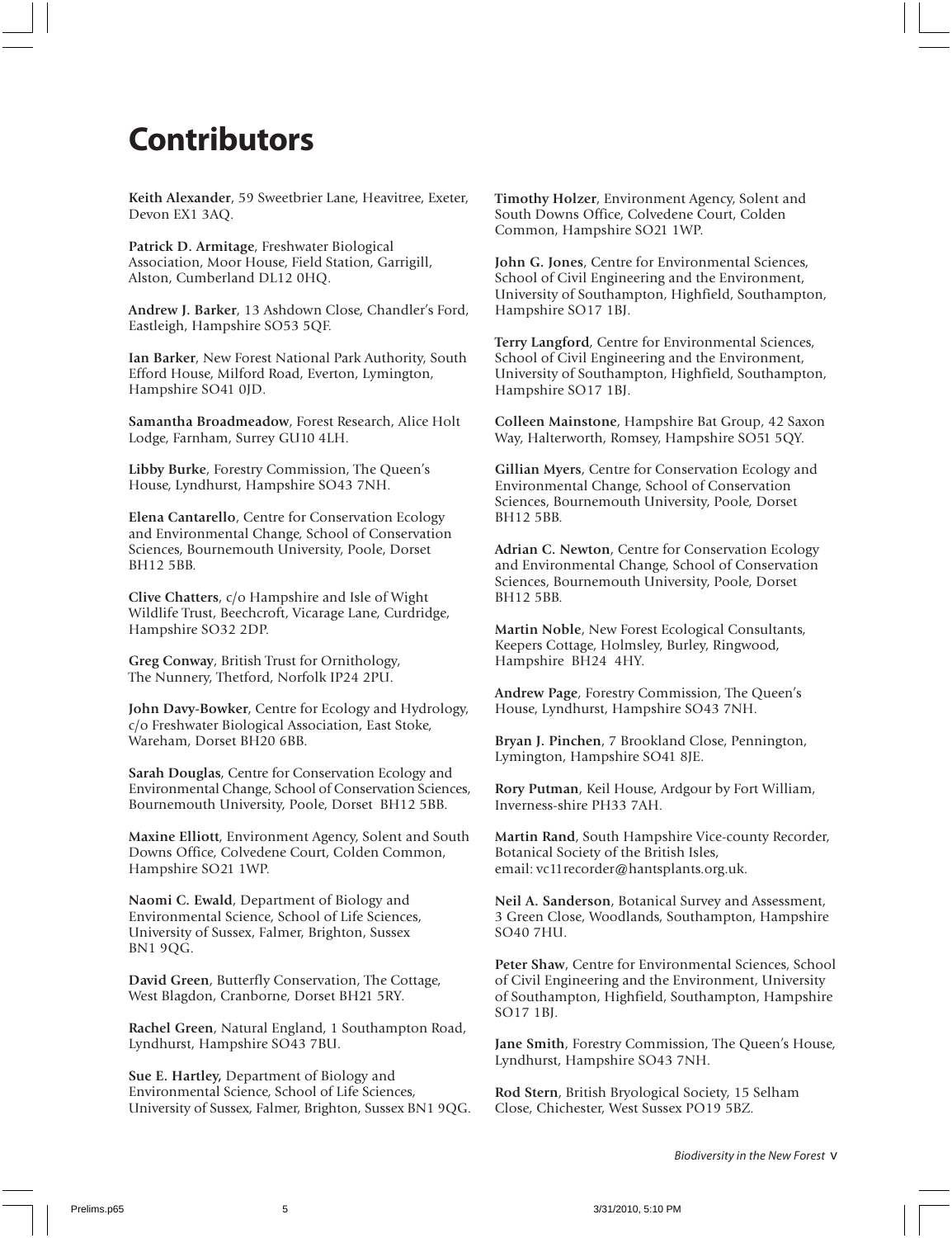**Alan J. A. Stewart**, Department of Biology & Environmental Science, School of Life Sciences, University of Sussex, Falmer, Brighton, Sussex BN1 9QG.

**Natalia Tejedor**, Centre for Conservation Ecology and Environmental Change, School of Conservation Sciences, Bournemouth University, Poole, Dorset BH12 5BB.

**David J. Thompson**, School of Biological Sciences, University of Liverpool, Crown Street, Liverpool, Lancashire L69 7ZB.

**Stephen Trotter**, New Forest National Park Authority, South Efford House, Milford Road, Everton, Lymington, Hampshire SO41 0JD.

**Lena K. Ward**, 53 Miles Avenue, Sandford, Wareham, Dorset BH20 7AS.

**Phillip C. Watts**, School of Biological Sciences, University of Liverpool, Crown Street, Liverpool, Lancashire L69 7ZB.

**Diana Westerhoff**, Natural England, 1 Southampton Road, Lyndhurst, Hampshire SO43 7BU.

**Simon Wotton**, Royal Society for the Protection of Birds, The Lodge, Sandy, Bedfordshire SG19 2DL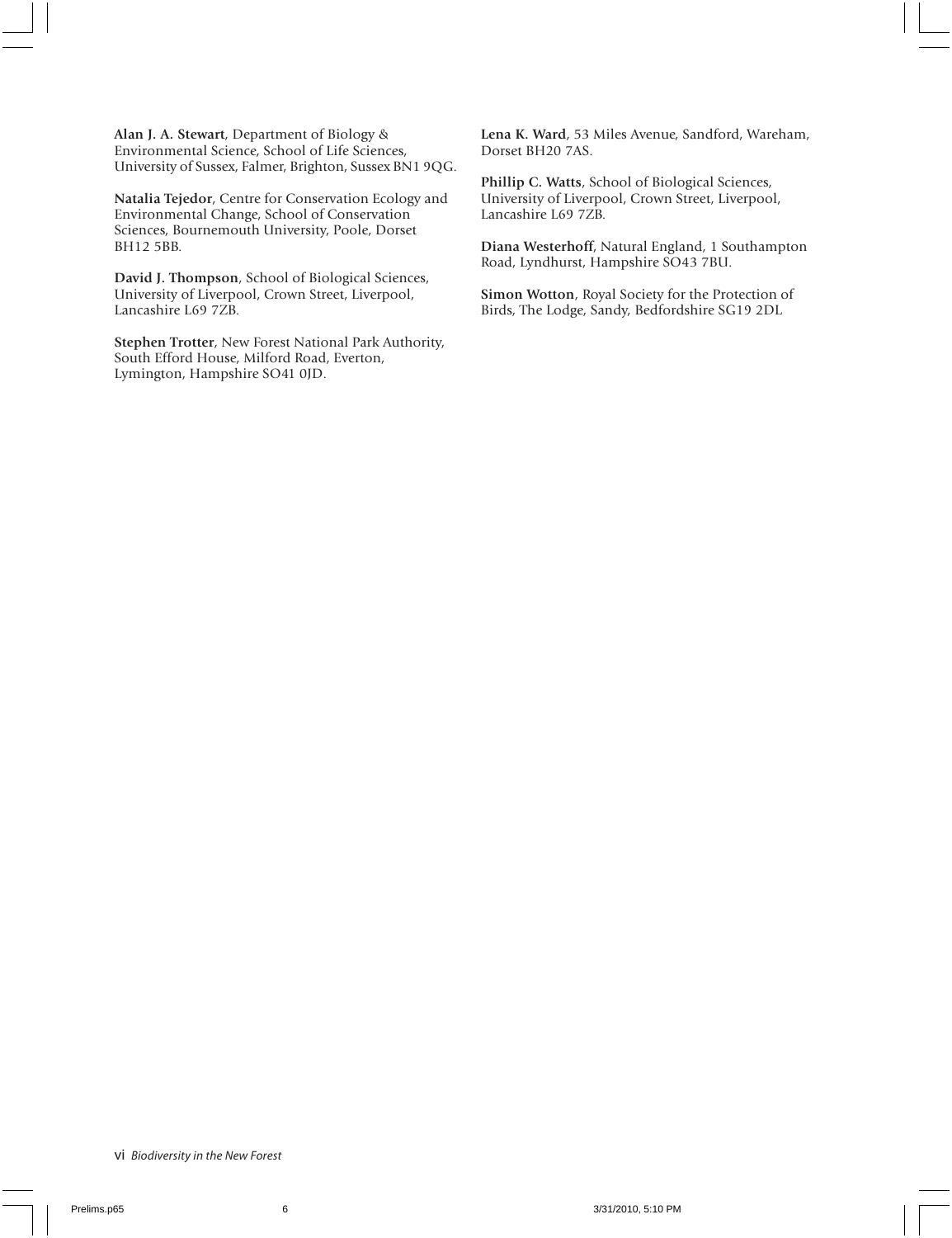# 10 **Fungi**

Adrian C. Newton

#### **Introduction**

It is now recognised that fungi make up one of seven major kingdoms, with an estimated 1.5 million species occurring worldwide, around 12,000 of which occur in the British Isles (Spooner and Roberts 2005). This compares with a national total of around 2,000 species of vascular plant. Major groups of fungi include the Ascomycetes (cup fungi or discomycetes), Basidiomycetes (including most larger fungi), Glomeromycetes (endomycorrhiza-formers) and Zygomycetes (Spooner and Roberts 2005). The focus here is primarily on larger fungi (macrofungi); relatively little is known about microfungi, and it is likely that many species of the latter await discovery within the New Forest.

The most significant milestone in the history of mycology in the New Forest was undoubtedly the publication of the Mycota in 1996 (Dickson and Leonard 1996). This incorporated a collation of previous records, together with an assessment of herbarium accessions at the Royal Botanic Gardens, Kew, and records from previous forays organised by the British Mycological Society (BMS). These records were supplemented by the results of additional field surveys focusing on selected sites. Some 25,000 records were compiled, covering approximately 2,600 species.

During the past 10 years, fungal recording has intensified through the activities of the Hampshire Fungus Recording Group (HFRG) (http:// www.hampshirefungi.org.uk/). Founded in 1988, the HFRG currently has around 30 members active in fungus recording throughout Hampshire, and holds an annual programme of 20–30 fungus forays, many of which are held in the New Forest. Records are made available to the BMS, which maintains a national database of fungal records (http://194.203.77.76/ fieldmycology/FRDBI/FRDBI.asp). Knowledge of fungi in the New Forest has also benefited from a number of systematic surveys organised by the Hampshire Wildlife Trust, of which details are provided below. Special mention should also be made of individual mycologists who have collected intensively within the area over many years, including Gordon Dickson, Peter Orton, Alan Lucas and Martyn Ainsworth.

The particular aim of this chapter is to evaluate the importance of the New Forest as a habitat for fungi, and to highlight some of those species for which the New Forest is particularly important. Some information is also provided on current trends in the status and distribution of selected species, although it should be emphasised that such information is always highly tentative, because of the difficulties of providing robust monitoring information for fungi (Watling 2001). This overview is necessarily selective, because of the large number of species that occur in the area and

the poor state of knowledge of many fungal groups. The focus is primarily on species or groups that have attracted particular conservation attention in recent years, at the national or international scale. The fungal partners of lichens are not considered here (see Chapter 9).

It is only in the past two decades that fungi have become the focus of significant conservation interest. This growth in concern has largely been driven by reports of rapid declines in a number of species in continental Europe (Arnolds 1991), primarily as a result of the combined effects of habitat loss and aerial pollution (Jansen and Van Dobben 1987, Arnolds and De Vries 1993). While conservation practitioners and policy makers in the UK were perhaps rather slow to recognise the issue, the importance of conserving fungi is now widely appreciated, supported both by scientific symposia (Pegler *et al*. 1993, Moore *et al*. 2001) and by regular features in the mycological literature and articles in the popular press. The inclusion of fungi in the Biodiversity Action Plan process was a particularly important milestone, and has stimulated a substantial increase in systematic survey effort for selected taxa (Fleming 2001). A national conservation strategy for fungi has also recently been developed (Plantlife International 2008).

This chapter first provides a brief evaluation of importance of the New Forest as a locality for fungi, by comparing species richness estimates with those obtained for other areas. Selected species are then considered in greater detail, namely stipitate hydnoids, waxcap grassland fungi, *Poronia punctata*, beech deadwood fungi and *Hericium* spp. The potential impacts of fungal harvesting, and the conservation management of fungi, are then briefly considered.

#### **Species richness of New Forest fungi: how does it compare?**

Estimates of fungal species richness are available for selected areas in the UK, where records have been compiled and /or targeted survey work has been undertaken. Comparison of these estimates should be undertaken with caution, as they vary substantially in terms of survey effort and taxonomic scope. As noted by Watling (2001), knowledge of the British mycota has increased rapidly in recent decades, with around 700 species described or added to the national list over the past 40 years. Earlier accounts are therefore likely to provide lower estimates than those employing more recent taxonomic treatments. However, the data suggest that the number of fungal species recorded in the New Forest records favourably with some areas that are much larger in extent (Table 23). In contrast, some much smaller areas (such as Kew Gardens, Esher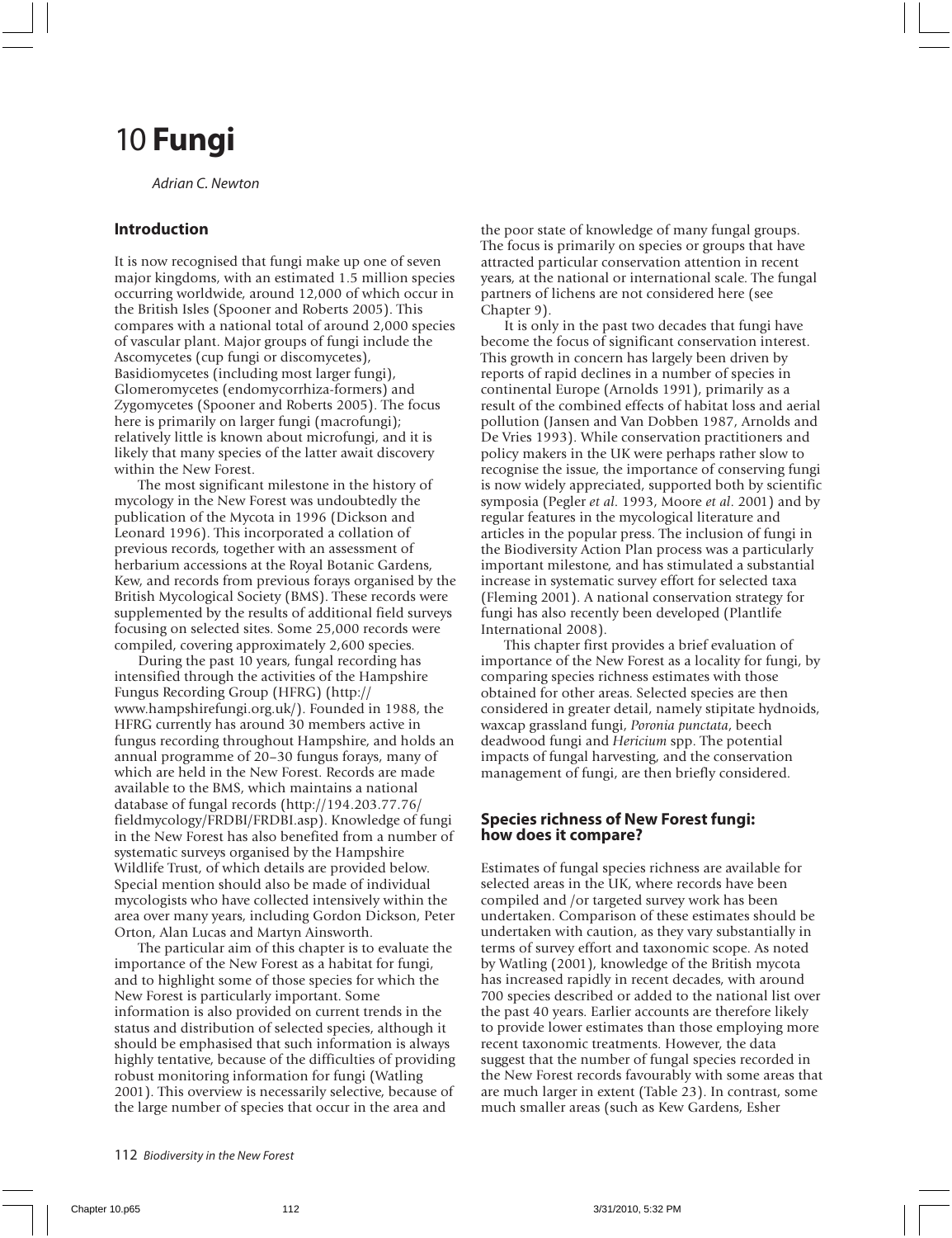Common and Slapton Ley) have provided species richness estimates that are roughly the same as, or even greater than, that of the New Forest. Significantly, each of these three areas has been intensively surveyed over many years by professional mycologists, with a wide range of taxonomic expertise. The figures in Table 23 therefore largely reflect survey effort and the expertise of the surveyors; many groups of fungi are difficult to identify, and require specialist knowledge that is difficult to acquire. The implication of these data is that many more species could potentially be added to the New Forest mycota, should the area be surveyed more intensively by experts in lesser-known groups.

Although a large number of fungal species have been recorded in the New Forest, and many others doubtless await discovery, it is not only the high species richness that is important, but the communities of fungi that occur in association with particular habitats. From a mycological perspective, it is the existence of an extensive area of long-established semi-natural woodland that affords the New Forest its particular value and interest. Other important habitat features include the relatively large number of ancient or 'veteran' trees, large volumes of coarse woody debris, and extensive areas of unimproved grassland. Although distinctive fungal communities are also likely to be associated with the heathland, mire and

reedbed communities that are present in the area, these have received relatively little attention from mycologists to date.

The importance of the New Forest for fungi was recognised by a national assessment designed to identify Important Fungal Areas (Evans *et al*. 2001). The criteria for selection included: (A) that the site holds significant populations of rare fungal species that are of European or UK conservation concern, (B) that the site has an exceptionally rich and wellrecorded mycota (i.e. >500 species), and (C) that the site is an outstanding example of a habitat type of known mycological importance. In this assessment, the New Forest qualified under all three of these criteria, and was described as 'of the highest importance for fungi, especially mycorrhizal fungi and fungi of overmature trees and deadwood'. A number of 'hotspots' were identified within the New Forest as of particular importance, namely Churchplace Inclosure, Crockford Bridge marlpit, Denny Wood, Norley Copse, Gritnam Wood, Mark Ash Wood, Millyford Bridge, Nices Hill, Roydon Wood, Rufus Stone, Stubbs Wood, Whitley Wood, Wormstall Wood (and East End Pond), and Set Thorns Inclosure (Evans *et al.* 2001). The New Forest therefore accounts for 14 of these nationally important areas out of a total of 236 for the UK as a whole (i.e. 6%).

#### **Table 23**

**Comparison of fungal species richness between different areas surveyed in the UK. Note that new species have continued to be discovered for the New Forest, subsequent to the publication of Dickson and Leonard (1996).**

| Area                                      | <b>Number</b><br>of species<br>(approx) | <b>Notes</b>                                                                                                                                               | Source                        |
|-------------------------------------------|-----------------------------------------|------------------------------------------------------------------------------------------------------------------------------------------------------------|-------------------------------|
| Esher Common and<br>Oxshott Heath, Surrey | 3,300                                   | Described as 'perhaps the most comprehensively inventoried area<br>for fungi in the world' (380 ha)                                                        | Spooner and<br>Roberts (2005) |
| <b>Hebrides</b>                           | 2.905                                   | More than 30 years' collecting by the author, covering a wide range<br>of fungal groups, with a particular emphasis on microfungi                          | Dennis (1986)                 |
| Kew Gardens, Surrey                       | 2,600                                   | Includes survey of many fungal groups (132 ha)                                                                                                             | Spooner and<br>Roberts (2005) |
| Kindrogan, Perthshire                     | 1,235                                   | Intensive survey activity over many years, much undertaken in<br>connection with a fungus identification course, focusing largely on<br>macrofungi         | Newton and<br>Davy (1997)     |
| New Forest                                | 2,600                                   | Ten years' intensive survey effort largely focused on macrofungi,<br>coupled with compilation of earlier records spanning a wide range<br>of fungal groups | Dickson and<br>Leonard (1996) |
| Orkney                                    | 1,513                                   | Compiled from eight years collecting macrofungi combined with<br>prior records                                                                             | <b>Watling (1999)</b>         |
| South-east England                        | 2,300                                   | Compilation of many years' recording effort, including a wide range<br>of fungal groups                                                                    | Dennis (1995)                 |
| Shetland                                  | 984                                     | Compiled from six years collecting macrofungi combined with<br>prior records                                                                               | <b>Watling (1992)</b>         |
| Skye                                      | 831                                     | Results of three-year survey of macrofungi plus earlier records<br>including microfungi                                                                    | <b>Watling (1983)</b>         |
| Slapton Ley, Devon                        | 2,400                                   | Includes survey of many fungal groups (250 ha)                                                                                                             | Spooner and<br>Roberts (2005) |
| Warwickshire                              | 2.486                                   | More than 10 years' intensive systematic surveying covering a wide<br>range of fungal groups                                                               | Clark (1980)                  |
| Yorkshire                                 | 3,400                                   | Compilation of foray records spanning many decades and fungal groups                                                                                       | Bramley (1985)                |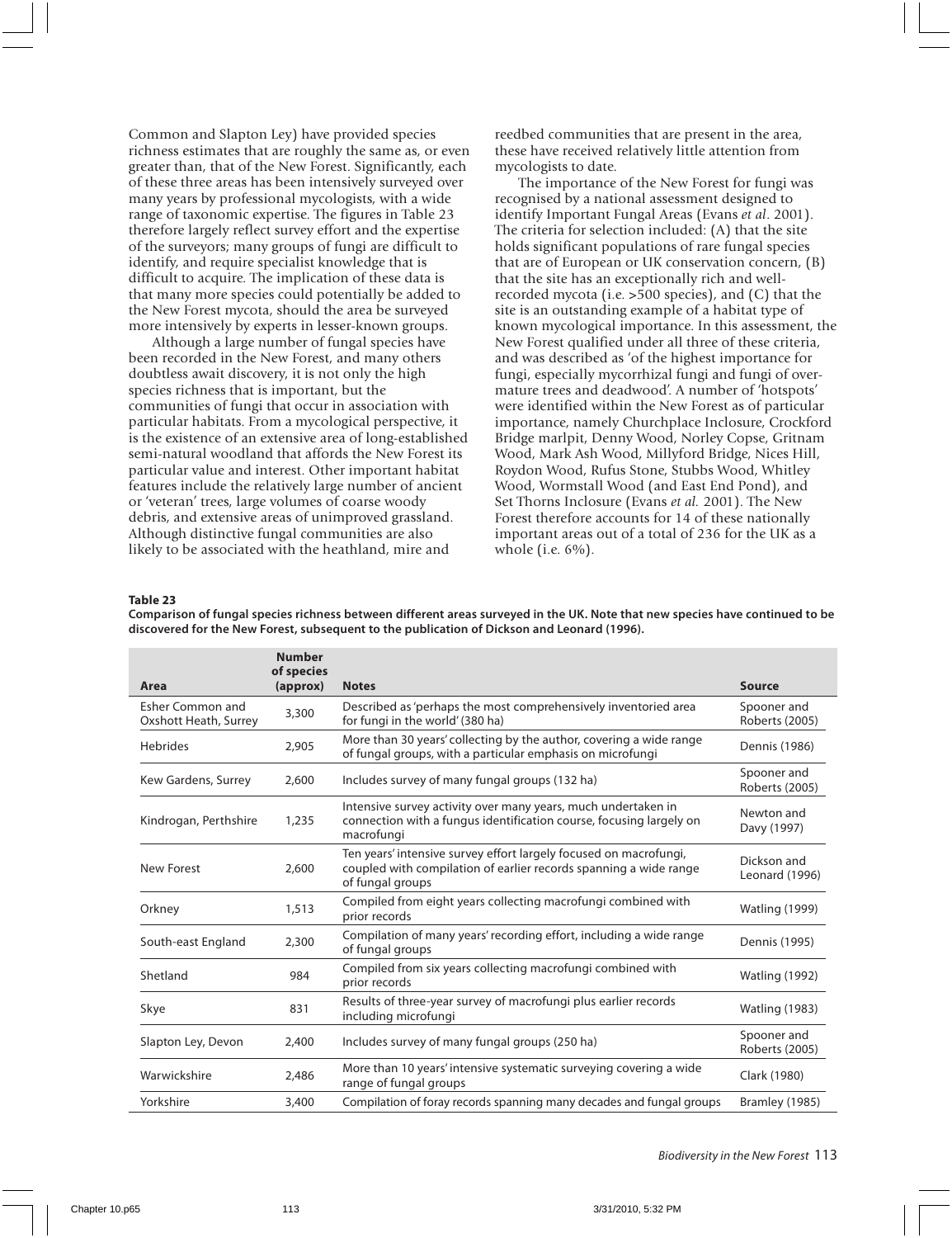#### **Stipitate hydnoid fungi ('tooth fungi')**

Stipitate hydnoid fungi are those with a toothed hymenophore (giving rise to the commonly used epithet, 'tooth fungi' or 'hedgehog fungi'). Those of conservation interest are all considered to be ectomycorrhizal associates of trees (Pegler *et al.* 1997). The Biodiversity Action Plan (BAP) for stipitate hydnoid fungi refers to 15 species in the genera *Bankera*, *Phellodon* (Bankeraceae), *Hydnellum* and *Sarcodon* (Thelephoraceae), all of which appear to display similar habitat requirements (UK Steering Group 1999). All species tended to be associated with particular microsites, namely riverbanks, mossy woodbanks, tracksides, railway cuttings, marl pits or other areas of exposed mineral soil (Marren 2000, Ewald 2001, Newton *et al*. 2002a,b). Managed semi-natural woodland, parkland and plantations all appear to provide suitable habitats. Marren and Dickson (2000) provide a useful introductory account of the group.

The BAP for this group of fungi was developed in response to reports of widespread declines in northern and central Europe. For example, in the Netherlands 13 species of hydnoid fungus have declined by at least 50%, and eight species have apparently become extinct in recent decades (Arnolds 1989), while in the Czech Republic, considerable declines have also been reported for virtually all the species in this group (Hrouda 1999). As an illustration of this concern, stipitate hydnoid fungi are now included in the Red Lists of a number of European countries, including the Netherlands, Poland, Germany and the UK (Lizon 1993, 1995), as well as in the provisional Red List for Europe (Ing 1993). Loss and degradation of habitat appear to be the main factors that have caused decline, although aerial pollution may also have contributed (Arnolds 1989).

Two main initiatives have been undertaken in England in response to the BAP: a desk study giving an overview of the status and distribution of stipitate hydnoid fungi, commissioned by English Nature and Plantlife (Marren 2000), and a survey of tooth fungi in the New Forest undertaken by Hampshire Wildlife Trust (Ewald 2001), again with support from English Nature. Marren (2000) notes that these species appear to be fairly widely distributed throughout England, but are rare outside 'core' areas, one of which is the New Forest, along with parts of east Berkshire, west Surrey and west Kent. They appear to be entirely absent over large areas of the UK. Marren (2000) also reports little evidence for decline of these species in England, noting that this may largely be attributed to the lack of suitable data for assessing trends in abundance over time. Survey work in Scotland has indicated that hydnoid fungi are widespread, but not common, in both Caledonian pine forests and oak woodland, again indicating little evidence of decline (Newton *et al*. 2002a,b).

In the New Forest, Ewald (2001) reports a total of 37 sites with records for stipitate hydnoid fungi. Eight of these were identified for the first time during a field survey undertaken in 2000, indicating that although

#### **Table 24**

**Summary of the abundance of stipitate hydnoid species in the New Forest. Data from Ewald (2001).**

| <b>Species</b>          | <b>Number</b><br>of records<br>(to 2000) |
|-------------------------|------------------------------------------|
| Hydnellum concrescens   | 23                                       |
| Hydnellum ferrugineum   |                                          |
| Hydnellum scrobiculatum | 4                                        |
| Hydnellum spongiosipes  | 19                                       |
| Phellodon confluens     | 6                                        |
| Phellodon melaleucus    | 16                                       |
| Phellodon niger         | 10                                       |
| Phellodon tomentosus    |                                          |
| Sarcodon squamosus      | 3                                        |
| Sarcodon scabrosus      | 2                                        |

the area is relatively well known mycologically, information on the distribution of these fungi is still highly incomplete. Despite the number of sites located, hydnoid fungi are described by Ewald (2001) as 'extremely rare and scattered' in the New Forest, occurring primarily with broadleaved trees (especially oak), often on raised banks or ditches. The results of the survey confirm the importance of the New Forest as a stronghold for hydnoid fungi, but also provide some evidence of decline in one species. Specifically, in the 2000 survey, *Phellodon niger* was not recorded at five sites where it had previously been recorded, and only one new site was found for the species despite thorough searching of potential habitat (Ewald 2001). Further monitoring is required to verify whether this decline is genuinely occurring, and if so, what factors may be responsible. *Hydnellum concrescens* and *H. spongiosipes* consistently remain the most abundant species in the area (Table 24).

#### **Waxcap grasslands**

A distinctive and diverse community of saprotrophic larger fungi is associated with nutrient-poor grasslands, including members of the agaric genera *Hygrocybe* (waxcaps), *Camarophyllopsis*, *Dermoloma, Entoloma* and *Porpoloma,* and non-gilled fungi in the families Clavariaceae and Geoglossaceae. These fungi are associated with unfertilised or unimproved grasslands, lawns and pastures, often in swards that are shortened by grazing or mowing (Arnolds 1980, Boertmann 1995). Some evidence suggests that waxcap grasslands tend to be relatively old, with ecological continuity spanning many decades or even centuries (Keizer 1993, Feehan and McHugh 1992). Marren (1998) and Griffith *et al.* (2004) provide valuable overviews of this attractive group of fungi.

Waxcap grasslands have been the focus of increasing conservation concern in recent years as the community has undergone a rapid decline in many areas of north-west Europe (Newton *et al*. 2003a),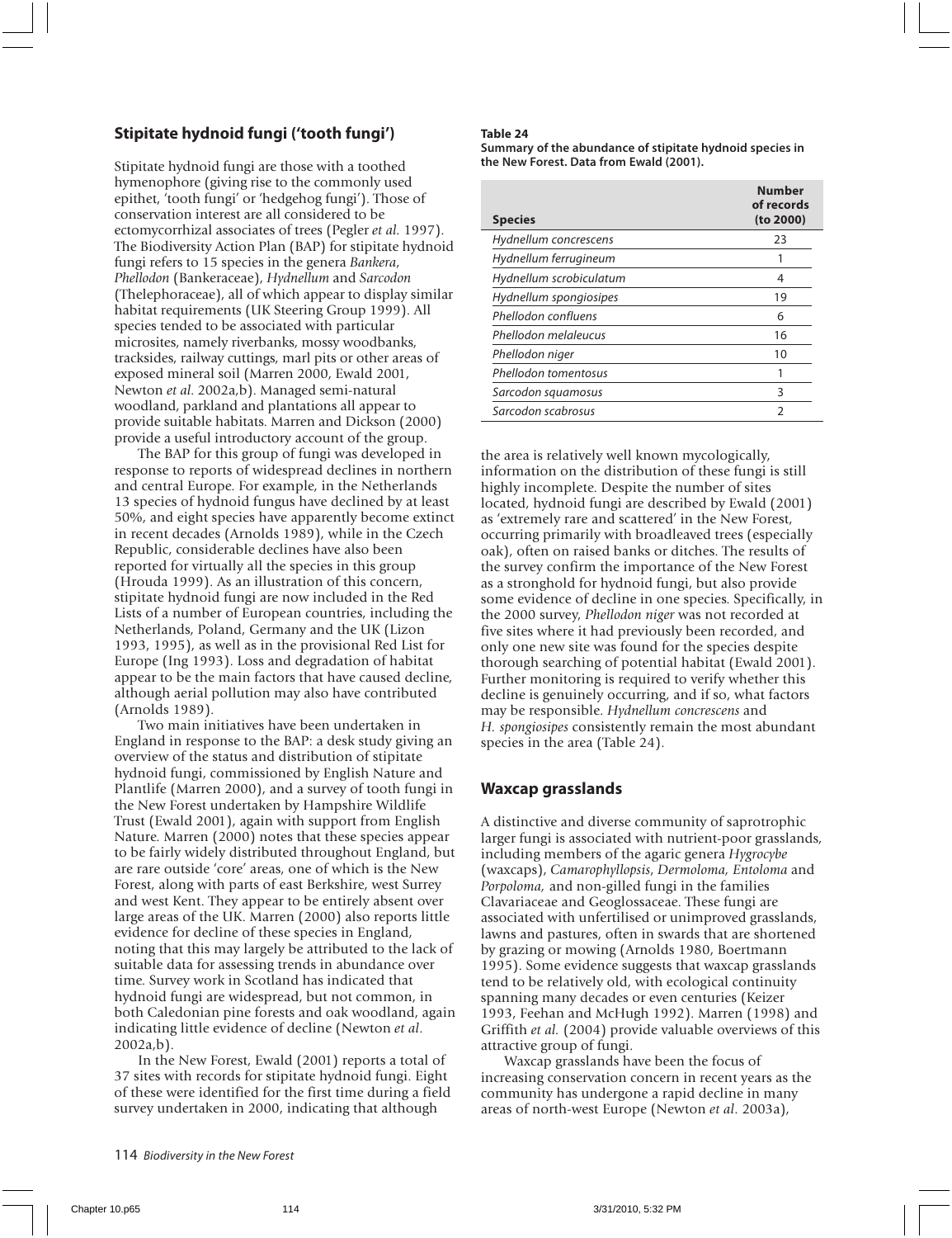primarily because of habitat loss and degradation (Arnolds 1991, Arnolds and de Vries 1993). Agricultural improvement and intensification, particularly use of fertilisers and the ploughing and resowing of grassland, nitrogen deposition from the atmosphere and decreasing numbers of grazing animals have all contributed to this process (Arnolds 1991, Boertmann 1995, Keizer 1993). For example, in Sweden, only 15% of grassland sites have remained unaffected by these factors over the past 20 years (Keizer 1993); some fungi have declined in range by more than 93% (Arnolds 1991). As a result, many grassland fungi are now considered to be threatened with extinction, with 268 grassland species included in Red Data Lists across Europe as a whole (Arnolds and de Vries 1993). An analysis of Red Lists for 11 European countries indicated that 89% of *Hygrocybe* species feature on one or more lists; the corresponding figure for *Entoloma* is 97% (Arnolds and de Vries 1993).

Concern about whether such declines have occurred in Britain has led to a substantial increase in survey effort over the past decade (Rotheroe *et al.* 1996), particularly after BAPs were developed for three grassland species, *Hygrocybe calyptriformis*, *H. spadicea* and *Microglossum olivaceum* (UK Steering Group 1999, Fleming 2001). As a result of these surveys, some species are now known to be much more widespread than previously thought (Newton *et al*. 2003a), and in consequence *H. calyptriformis* has been omitted from the latest revision of the BAP (2007, http:// www.ukbap.org.uk).

As no systematic survey of grassland fungi has yet been undertaken in the New Forest, their current status and distribution is incompletely known. Extensive areas of apparently suitable habitat are distributed throughout the Forest, but records made to date do not indicate the presence of any individual sites of national or international importance. For example, Evans (2003) lists no New Forest sites among those considered the most important in England for grassland fungi. To qualify for this list, at least 17 *Hygrocybe* spp. or 15 *Entoloma* spp. would need to be recorded from a single site.

Available records indicate that two of the grassland species included in the BAP have been found in the New Forest (albeit at only two sites each), namely *Entoloma bloxamii* and *Microglossum olivaceum*, whereas the other two (*Hygrocybe spadicea* and *Geoglossum atropurpureum*) have not been recorded to date. A total of 27 *Hygrocybe* spp. are listed by Dickson and Leonard (1996), indicating that taken as a whole, the New Forest does support a high diversity of grassland fungi. However, these species tend to be distributed among a variety of different sites, and there is little evidence of any individual sites supporting exceptionally high diversity. This might be rectified, however, by a systematic survey such as those undertaken for stipitate hydnoids and *Hericium* spp. This might usefully focus on those sites that are somewhat base-rich, such as some of the abandoned airfields or grasslands that have been limed in the past. One particular challenge

is the short fruiting season for some grassland species, particularly *Entoloma* spp., which appear to require frost-free periods of relatively high rainfall (Newton *et al*. 2003a). It may therefore take many years of sustained survey effort to accurately determine the diversity of grassland fungi on a particular site (Newton *et al*. 2003a).

#### **Poronia punctata 'Nail fungus'**

*Poronia punctata* is the fungus species most closely associated with the New Forest in the minds of most mycologists. The species is an Ascomycete in the family Xylariaceae. In the UK it appears to be exclusively associated with horse or pony dung, although in other parts of the world it has been reported from cow dung (Whalley and Dickson 1986); records from rabbit dung (Reid 1986) are now referred to the closely related *P. erici* (Lohmeyer 1994). The fungus produces a stalked stroma, which raises the perithecia above the surface of the dung to assist in spore dispersal (Whalley and Dickson 1986). It is the nail-like shape of the stromata from which the common name of the fungus is derived. The 'nail' is typically rooted into the dung and is topped by a flat disc of up to 15 mm across, which is dotted with the black perithecia from which the spores are produced (Spooner and Roberts 2005).

The species is referred in the BAP as 'possibly the rarest fungus in Europe' (UK Steering Group 1995), and by Cox and Pickess (1999) as 'one of the rarest fungi in Europe', but this is surely an exaggeration. The global distribution of the species is not clearly established, particularly as it has been confused in the past with other *Poronia* spp. such as *P. erici* (Lohmeyer 1994), but the species is apparently known from the USA (Koehn 1978, Jumpponen and Johnson 2005) as well as in many parts of Europe. It may be accurate, however, to describe it as one of Europe's most threatened fungus species. For example, Ing (1993) lists it among 16 species that at the European scale have experienced widespread losses, rapidly declining populations and many national extinctions, and are the focus of a high level of concern. Its widespread decline reflects its close association with unimproved pasture, a habitat that has declined markedly in extent throughout the continent (Spooner and Roberts 2005). Other factors that have been implicated in its decline include widespread use of fertilisers, and other causes of changes in the characteristics of horse manure, including use of additives to feedstuffs and improvements in veterinary care (Spooner and Roberts 2005). As noted by these authors, year-round grazing on an individual site is required for the continuous provision of dung suitable for colonisation by the fungus, and therefore the decline in the species may also partly be attributable to loss of such continuous grazing. In Belgium, the decline in the Belgian donkey population has even been implicated in the decline of the fungus (Heinemann and Thoen 1981).

Reid (1986) provides a detailed account of previous records of the species made in Britain, noting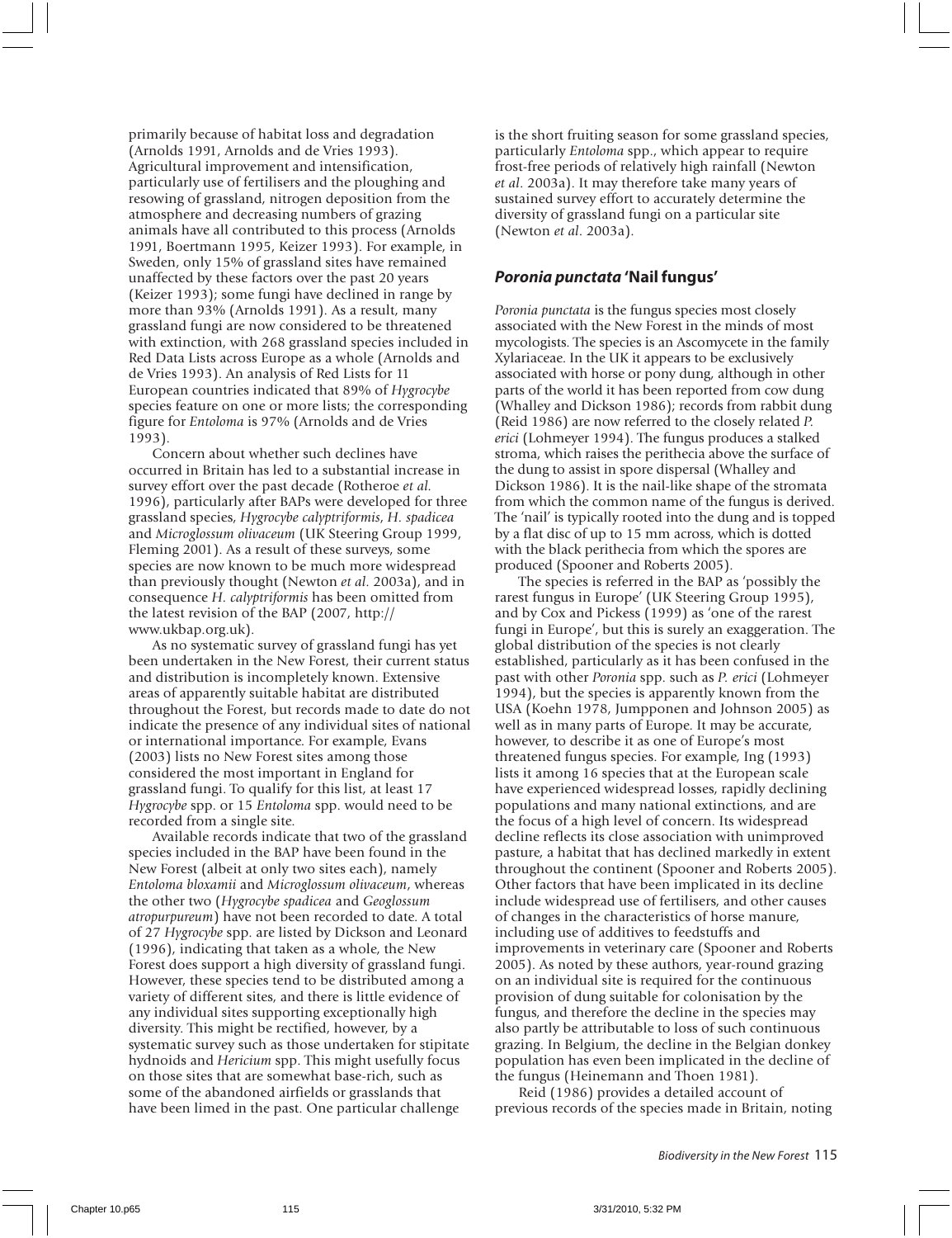that it was considered widespread and not uncommon until the late 19th century. It then appears to have undergone a rapid decline, indicated by the lack of any accessions in the Kew herbarium between 1899 and 1967 (Reid 1986), although it could be argued that the number of specimens lodged in a herbarium more accurately reflects the activity of mycologists rather than the actual status of a species in nature. Whalley and Dickson (1986) noted that nearly all recent records from Britain are from the New Forest area, although there have been occasional sightings elsewhere. Outside the New Forest, the species has been recorded on at least five sites scattered across southern England since 1990, including some Dorset heaths, and at a single site in southern Wales (http:// www.searchnbn.net/).

In the New Forest, *P. punctata* was first recorded in 1893, and again in 1899, but thereafter it was not formally recorded again until 1967 (Reid 1986). Whalley and Dickson (1986) suggested that *P. punctata* has 'always been in the New Forest and is widespread but that no-one has bothered to record it'. In response to this suggestion, Reid (1986) rather testily suggested that while the species 'may have been present' during this period, 'this is of course unsubstantiated by either specimens or literature sources and there is nothing to account for the gap in records between 1899 and 1967'. He goes on to say that the species 'at no time could have ever approached the status of being "locally common" during the last 25–30 years'. This opinion is largely based on his own unsuccessful attempts to find the fungus, despite having made 'almost annual visits over a wide area' during this period. Intriguingly, Reid (1986) therefore suggests that within the New Forest the species may have declined in the early years of the 20th century, possibly even becoming extinct, but then recovered and spread during the 1960s and thereafter.

Is it possible therefore that *P. punctata* has increased in frequency within the New Forest in recent decades? Owing to the lack of any attempt at formal monitoring over this period, this suggestion is difficult to test. However, any fluctuations in the number of ponies within the Forest might be expected to influence abundance of the fungus, given its dependence on pony dung as a substrate. Tubbs (2001) presents data describing the number of ponies depastured on the Crown lands over the past 200 years, which suggest that numbers declined from the late 19th century until the middle of the 20th century – precisely coinciding with the gap in *Poronia* records identified by Reid (1986). Thereafter, the number of ponies has increased steadily, to reach current densities that apparently are as high as at any time over the past 200 years (Tubbs 2001, Mountford and Peterken 2003). It may be the case, therefore, that *Poronia* has undergone a recent increase in abundance in the Forest, and may even still be increasing, as a result of an increase in pony numbers. On the other hand, Whalley and Dickson (1986) may be correct to suggest that the species has always been widespread in the Forest, but has simply not been recorded.

As noted by Whalley and Dickson (1986), the ecology of the species is poorly understood. These authors suggest that it occurs only on horse droppings on open grass or heathland and not on dung located in woodland. They also suggest that the species may have exacting requirements for sporome production, 'not liking really wet weather nor drought'. Typically it is found on dung of a few weeks old, which is still in lumps (Whalley and Dickson 1986). Although slowgrowing in culture, the species produces diffusible metabolites that are antagonistic to other fungi that appear earlier in the fungal succession on dung (Wicklow and Hirschfield 1979), emphasising the fact that it tends to occur later in the succession rather than on fresh dung. Cox and Pickess (1999) describe the ecology of the species on some Dorset heaths, where it has recently been recorded, confirming the findings of Dickson (1997) and Cox (1999) that the species tends to be found in dung in acidic heathy areas, whereas it is hardly ever recorded on grassland that has been limed in the past, and never on fertilised grassland.

Poland (2004) describes the first attempt to survey the species systematically within selected areas of the New Forest. Surveys were undertaken along seven transect routes, each 3–8 km in length, which were visited three times between October 2003 and February 2004. A total of 40 dungpiles supporting *Poronia* were recorded from five of the seven transects, with a maximum of 3% of dungpiles supporting the fungus. Most of the *Poronia* (68%) was recorded on humid heath (NVC community H3), with 18% and 13% from M16 (wet heath) and H2c (dry heath) communities, respectively, and only a single colony recorded on grassland (U3) (Poland 2004). On the basis of these results, Poland (2004) suggested that the species is primarily confined to a transitional heathland habitat, namely the damper sub-community of dry heath (H2c), through humid heath (H3) to the drier parts of wet heath (M16) communities. The species was not found on waterlogged microsites.

In total, Dickson and Leonard (1996) list some 56 locations of the species in the New Forest, spanning more than a century. Since 1996, some 49 records have been made as a result of the activities of the HFRG and the surveys described by Poland (2004). However, this underestimates the current distribution of the fungus in the New Forest area. Following several weeks of wet weather, *Poronia* began fruiting in mid-September 2008, providing an opportunity for some additional survey work. In just a few days, the current author recorded the species in 40 different 1 ha squares, distributed throughout the New Forest. When combined with previous data, recent records indicate that the species is widely distributed in the area (Figure 52), although the survey work undertaken in 2008 suggest that the species does vary in abundance, apparently occurring at higher densities in the southeast of the Forest than elsewhere. Further survey work is required to test whether this observation is valid, and to determine more accurately the current status and distribution of the species in the New Forest, as well as its habitat requirements. Further systematic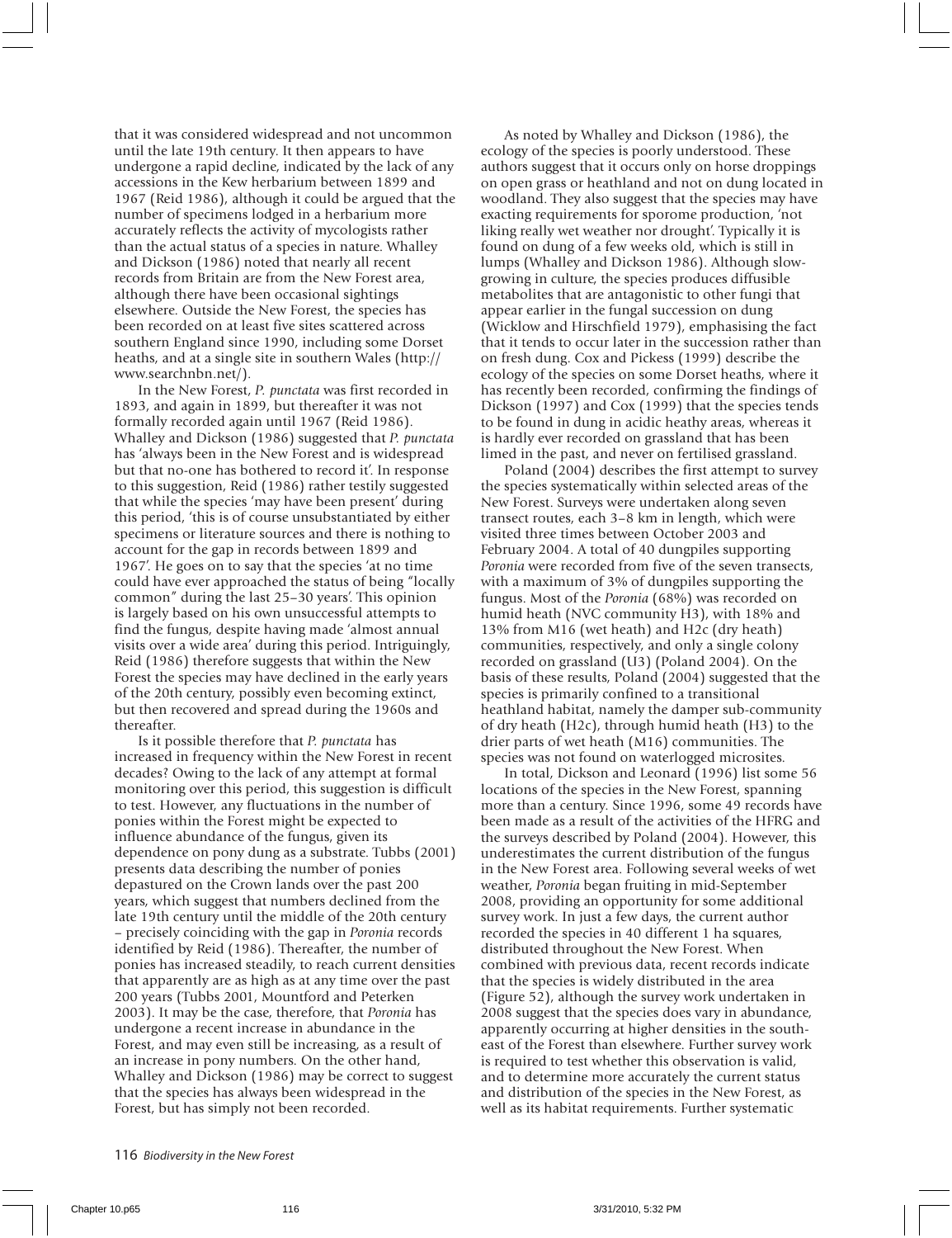

#### **Figure 52**

**Current distribution of Poronia punctata in the New Forest, based on records made since 1996 (including foray records made by the HFRG, results presented by Poland (1994) and personal records of the author made during 2008). Each dot represents presence in a 1 ha square. Lines indicate the position of the Solent coast and the Isle of Wight. Gridlines represent OS 10 km × 10 km grid squares.**

monitoring, such as that initiated by Poland (2004), is required to determine its trends in abundance.

#### **Beech deadwood fungi**

Recent research undertaken at the European scale has led to the identification of a group of fungi that could be considered as indicators of 'biotic integrity' or habitat value of old growth beech forests. An initial list of 42 species proposed for Denmark (Heilmann-Clausen and Christensen 2000) has since been extended to other European countries, with the aim of

developing a method for comparing sites both within and between countries. In the UK, this research has been pioneered by Dr Martyn Ainsworth (Ainsworth 2004, 2005), who has played a major role in raising awareness of this group of fungi, both among mycologists and conservation practitioners.

Assessments have focused on a suite of saprotrophic species that form relatively conspicuous sporocarps on trunks or large branches of beech trees (Ainsworth 2005). A list of 30 species was proposed for scoring British beechwood habitats, based on previous records and expert judgement, then applied to 11 English sites. Collaboration with mycologists in other European countries enabled a list of 21 species to be developed for assessing the quality of beech deadwood habitats at a European scale, of which 15 species also featured in the British list (Ainsworth 2004, 2005).

Results of the analysis indicated that two New Forest beechwoods (Wood Crates and Denny Wood) classify among the top 10 of the 127 European sites assessed for the presence of these fungi (Table 25). Both of these sites, according to the criteria presented by Heilmann-Clausen and Christensen (2000), would qualify as of international importance based on the number of beech deadwood fungi recorded to date  $(i.e. >11)$ . Within the UK, according to the list of 30 indicator species proposed for British beechwoods, five of the top 10 sites are located in the New Forest (Ainsworth 2004). This emphasises the importance of the New Forest as a habitat for this group of fungi, at both national and international scales.

Many of these proposed indicator species are poorly known and are rarely collected; many are therefore of conservation interest in themselves. Their ecological requirements are also poorly understood. Ongoing survey work in the New Forest being undertaken by members of the HFRG and others continues to add to the number of known locations of these fungi, further emphasising the importance of the New Forest woodlands. Although insufficient monitoring information is available to determine whether any of these species are changing in abundance, it is possible

#### **Table 25**

**Comparison of New Forest sites with other British sites for beech deadwood fungi, according to lists of British (30) and European (16) indicators. Adapted from Ainsworth (2004).**

| <b>Ranking using</b><br><b>British score</b> | <b>Ranking using</b><br><b>European score</b> | Site name                            | <b>European score</b><br>(out of $16$ ) | <b>British score</b><br>(out of $30$ ) |
|----------------------------------------------|-----------------------------------------------|--------------------------------------|-----------------------------------------|----------------------------------------|
|                                              |                                               | New Forest, Denny Wood               | 12                                      | 19                                     |
| $2=$                                         |                                               | New Forest, Wood Crates              | 13                                      | 17                                     |
| $2=$                                         | 4                                             | Windsor Highstanding Hill, Berkshire | 10                                      | 17                                     |
| 4                                            | $5=$                                          | Norbury Park, Surrey                 | 9                                       | 16                                     |
| $5=$                                         |                                               | Windsor Bears Rails, Berkshire       | 11                                      | 15                                     |
| $5=$                                         | $8=$                                          | New Forest, Mark Ash Wood            |                                         | 15                                     |
|                                              |                                               | Lullingstone Park, Kent              | 8                                       | 14                                     |
| 8                                            | $5=$                                          | New Forest, Whitley Wood             | 9                                       | 13                                     |
| $9=$                                         | $8=$                                          | New Forest, Gritnam Wood             |                                         | 12                                     |
| $9=$                                         | 11                                            | Mens and Cut, West Sussex            | 6                                       | 12                                     |
| 11                                           | $8=$                                          | Ebernoe Common, West Sussex          |                                         |                                        |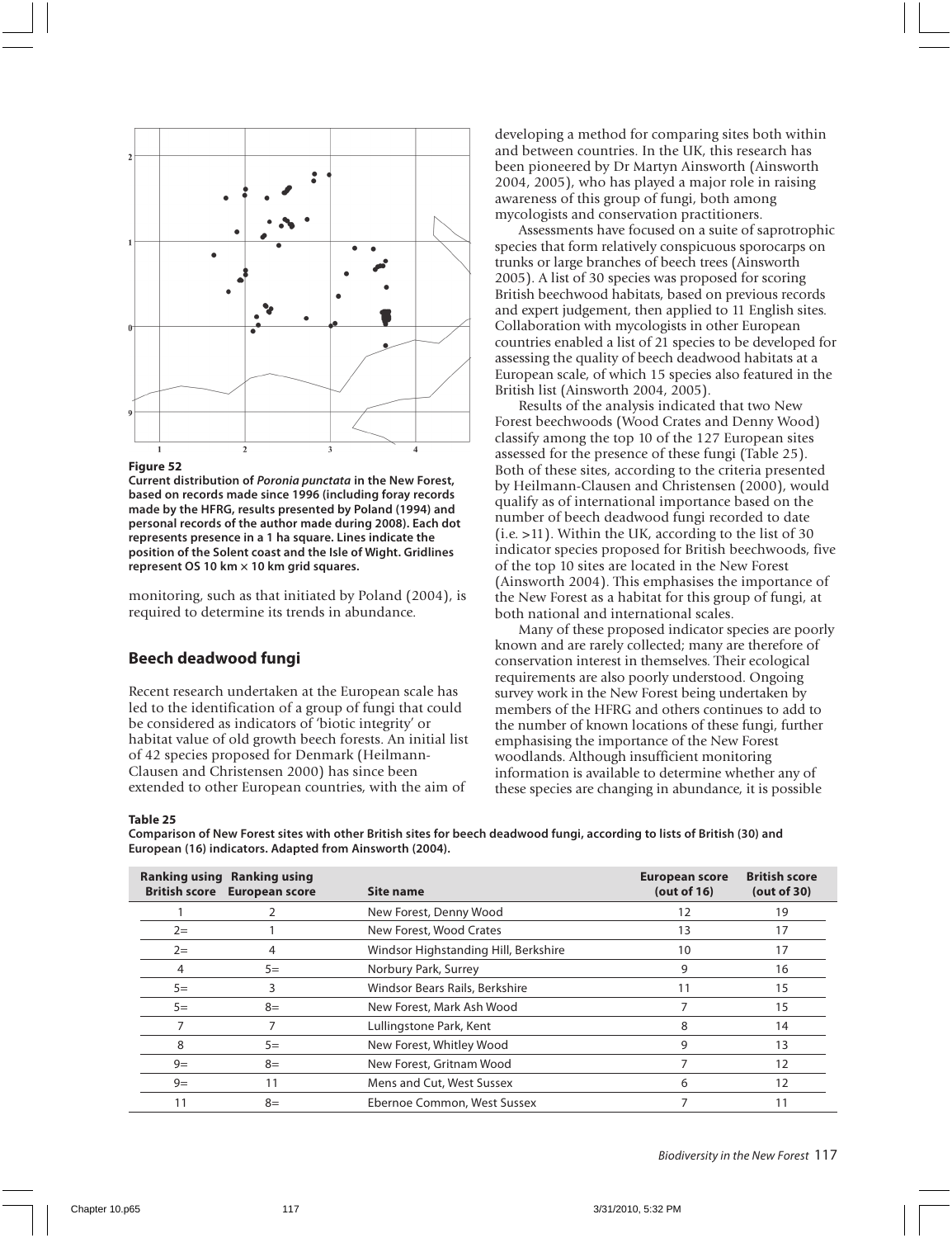that they have benefited from the recent trend towards increasing volumes of deadwood within New Forest woodlands (see Chapter 13).

#### **Hericium spp. (spine fungi)**

*Hericium* is a Basidiomycete genus with a spiny hymenophore (Pegler *et al*. 1997). Two species are considered as indicators of beech forests of high conservation value (see above; Ainsworth 2004), namely *H. coralloides* and *H. erinaceum*. Both are uncommon fungi internationally, as illustrated by their inclusion in a provisional European Red List of macrofungi (Ing 1993). Marren and Dickson (2000) provide an excellent introductory account.

In the UK, the two species are largely restricted to southern England, and the New Forest is believed to be an important stronghold of both. This is illustrated by records accessible via the National Biodiversity Network (http://www.searchnbn.net/ accessed September 2008), which indicate that *H. coralloides* has been recorded in nine 10-km squares in the UK since 1990, mostly clustered in south-east England. Four of these squares are located in the New Forest. *H. erinaceum* appears to be somewhat more widespread; of 30 records made nationally since 1990, four of these 10 km squares are again located in the New Forest. Surprisingly, given their relative frequency, *H. erinaceum* was included on the UK BAP, but the rarer *H. coralloides* was originally omitted. However, the latter species was proposed for inclusion in the revised (2007) BAP (http://www.ukbap.org.uk/).

In the late 1990s, a field survey of *Hericium* spp. was undertaken in the New Forest by the Hampshire Wildlife Trust, together with a compilation of previous records (Wicks 1999). In 1998, a total of 34 sites were surveyed, and locations of the fungi encountered were mapped. Records of either one or both of these two species were made at a total of 14 locations (Table 26). Four of these sites had no previous records, indicating once again the value of this type of targeted field survey for providing information about current status and distribution.

The results of this project indicate that *H. erinaceum* is the more widespread of the two species in the New Forest, reflecting the national situation. Neither species is commonly encountered, however. Observations indicate that *H. erinaceum* can persist on an individual tree for at least 20 years, although not necessarily fruiting every year (Wicks 1999). Although

#### **Table 26**

**Summary of the number of records of Hericium spp. made in the New Forest (adapted from Wicks 1999).**

|                                    |     | <b>Hericium Hericeum</b><br>erinaceum coralloides |
|------------------------------------|-----|---------------------------------------------------|
| Number of sites in 1998 survey     | 10  |                                                   |
| Total number of woods with records | -21 |                                                   |
| Total number of 1-km grid squares  | 25  |                                                   |
|                                    |     |                                                   |

most records of this species were from mature beech, one was from oak; and although most were recorded on standing trees, sometimes still living, five were recorded from fallen trees. In contrast *H. coralloides* was usually found on fallen logs and on dead trees only (Wicks 1999). Fruiting *H. coralloides* tends to be associated with logs at a more advanced stage of decomposition than *H. erinaceum*. It is unknown how long this species can persist on a fallen log, although observations made by the author indicate that it can do so for at least six years.

Evidence from previous records of *Hericium* spp. provide no indication of declines in either species, and both appear to be maintaining populations within the New Forest. However, accurate assessment of population trends would require systematic monitoring over a number of years. The survey work described by Wicks (1999) provides a basis for such monitoring in future; regular resurveying of known colonies could be highly informative. Members of HFRG and others continue to identify new colonies of both species through foraying activities and ongoing survey work, and therefore the abundance of both species is likely to be underestimated by currently available information, emphasising the need for further exploratory surveys.

One of the main challenges to obtaining accurate assessments of status and distribution of any fungus species is that surveys of vegetative mycelia, rather than reproductive structures, are difficult to achieve. As most fungal surveys focus on locating sporomes, the abundance of species is likely to be routinely underestimated, because fruiting is typically sporadic and varies both seasonally and from year to year, being highly dependent on weather conditions. Analysis of the behaviour of these species in culture suggests that they are of average competitive ability, and fruit readily, suggesting that low fruiting potential and combative ability are unlikely to be major factors contributing to the rarity of these fungi (Wald *et al*. 2004). Research by Prof. Lynn Boddy and colleagues at Cardiff University has also involved the development of PCR primers for detecting the DNA of these species in wood (Pariftt *et al.* 2005). Use of such methods could transform our understanding of the distribution and ecology of these species, and research on this aspect is ongoing.

#### **Harvesting of fungi**

Over the past two decades, the global trade in wild mushrooms has increased substantially. The Pacific Northwest of the USA, Mexico, Russia, Poland and other countries of Eastern Europe have become significant exporters of fungi harvested from the wild (Amaranthus and Pilz 1996, Marshall *et al.* 2006, Pilz and Molina 2002). In Britain, despite less of a tradition of collecting wild fungi than in many other European countries, there has been a rapid increase in interest in recent years, stimulated by television programmes and books encouraging the use of wild fungi in cookery (Rotheroe 1998).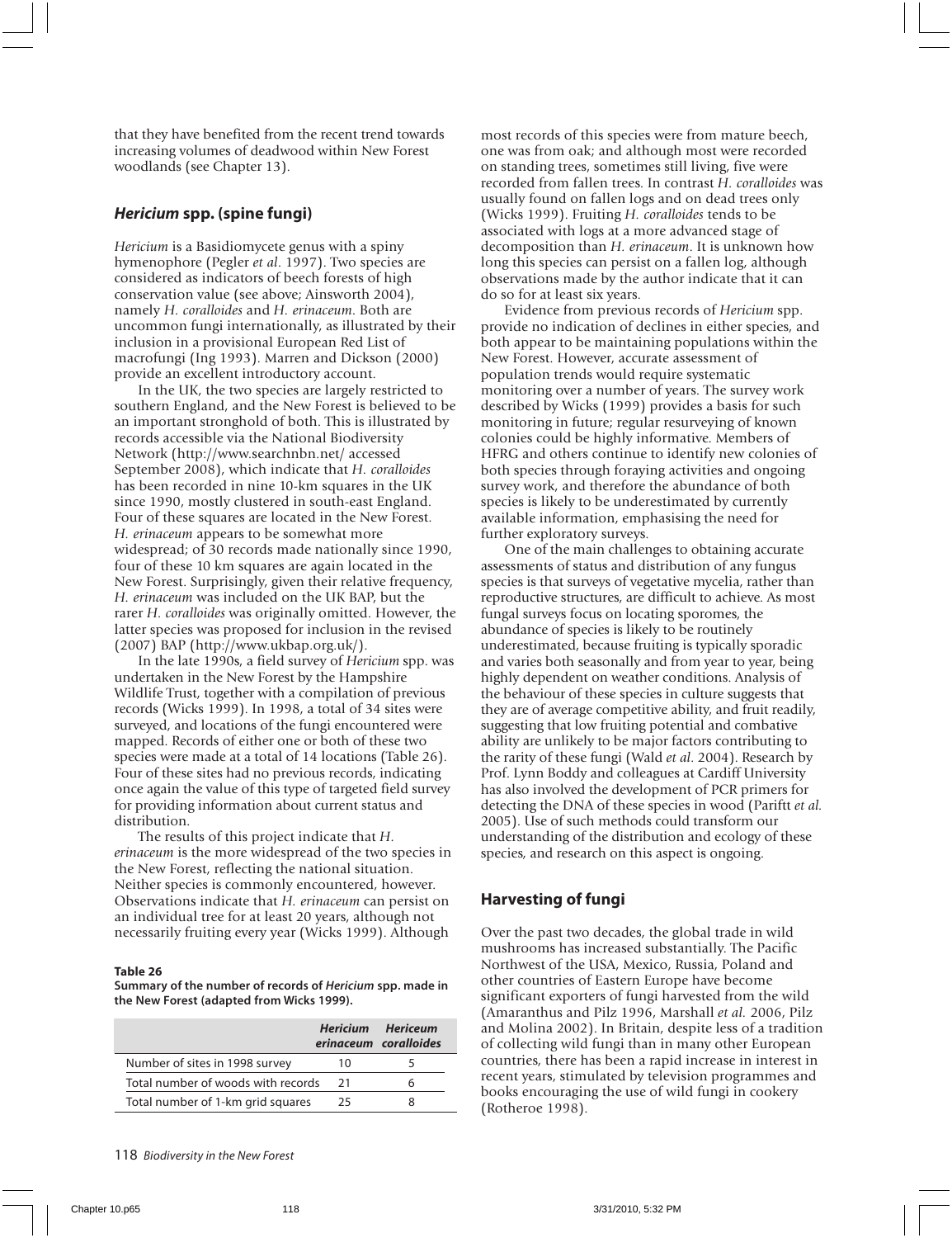This developing commercialisation has been accompanied by increasing concern about its potential environmental impacts. Fungal declines across Europe were first noted in widely collected edible fungi in the late 1970s (Derbsh and Schmitt 1987), although the extent to which overcollection has been the cause of such declines remains unclear. The collection of fungal sporocarps could conceivably affect production of sporocarps in subsequent years, by damaging or exhausting fungal mycelia, by influencing competitive relations with other species or by causing reproductive failure as a result of decreased spore production (Arnolds 1995). However, as parallel declines in nonedible species have been recorded in mainland Europe, there is little evidence to suggest that overpicking has been a major factor in the decline of fungal populations (Arnolds 1995). Little information is available concerning what impact removal of the sporocarp has on the vegetative mycelium of the fungus, which accounts for the main proportion of fungal biomass and is intimately bound with the substrate. Although there is no evidence suggesting that the removal of sporocarps affects the survival of mycelia (Arnolds 1991), regular picking could conceivably reduce mycelial reserves and therefore growth potential (Arnolds 1995). However, this effect is difficult to quantify. Collection of sporocarps can even have positive effects on subsequent production; for example, when a mature sporocarp is collected it may allow smaller sporocarps to mature, by reducing competition for water.

The more demonstrable effects of fungal collection are impacts on the habitat. Raking or other harvesting techniques may disturb fungal mycelia, and the trampling that can occur during collection may also be damaging. Research by Egli *et al.* (1990) found that a plot trampled intensively every two days throughout summer and autumn was associated with a 95% reduction in sporocarp harvest the following year. Trampling may therefore be the element of the commercial harvest most likely to cause damage to fungal populations, simply because of the regularity with which sites are visited. Concern has also been expressed relating to the value of fungal sporocarps as a habitat for insects and other invertebrates (Stubbs 2001) and as a food source for other organisms, which could also be negatively affected by sporocarp collection (Rotheroe 1998).

In the New Forest, concern about the impacts of commercial fungus harvesting grew in the 1990s, when it attracted a significant amount of media coverage. For example, as noted by Rotheroe (1998), the renowned Italian chef Antonio Carluccio was the focus of a demonstration by environmental activists when giving a wild mushroom cooking demonstration in London in 1996. In that same year, commercial fungus picking was banned throughout the New Forest by the Department for Environment, Food and Rural Affairs (Defra), although as noted by Rotheroe (1998), collecting continued, with some pickers thought to be earning up to £2000 a week. The ban was implemented under the Theft Act, England and Wales (1968), which specifically defines as theft the

gathering of fungi for commercial purposes without permission of the landowner (Section 4(3)).

The ban was tested in the courts in the case of Brigitte Tee-Hillman, who trades as 'Mrs Tee's Wild Mushrooms' in Lymington, Hampshire. Tee-Hillman was arrested by the police in 2002 while in possession of 6 kg of fungi (*Cantharellus lutescens*), after being repeatedly ordered to stop her commercial activities by the Forestry Commission. She then challenged in the courts the legal right of the UK Government to ban her from picking fungi. After a four year court battle, the judge finally dismissed the case on grounds of pettiness, and Defra dropped the action. As a result Tee-Hillman was granted a unique personal licence from Defra, leaving her the only person with legal dispensation to pick more than the allotted 1.5 kg of mushrooms a day in the New Forest, and to trade commercially. According to her website, the fungi are currently retailed at prices of up to £48 per kilo. The total value of this legalised trade is estimated at c. £75,000, described as 'the largest commercial operation in England' (Sanderson and Prendergast 2002).

Other protection has been provided by the Forestry Commission to fungi within the New Forest by use of a local bye-law, to prevent the removal of fungi from certain woodlands (indicated by signs) between September and March (Sanderson and Prendergast 2002). These woods are Burley Old / Dames Slough Inclosure near Burley and Whitley Wood near New Park, which have been protected to enable long-term comparisons to be made between areas that are picked and those that are not. Such protection has been attempted very rarely in the UK, although collecting controls are widespread on the continent. The Forestry Commission has also developed a 'New Forest Fungi Code', which stipulates (http://www.forestry.gov.uk/ forestry/infd-6e3gaz):

- no commercial collecting;
- obey any signs;
- never remove all the fungi in one area;
- 1.5 kg personal limit;
- if you don't know what it is, leave it alone.

This code reflects a national guide to fungal conservation, which was produced in 1998 by English Nature (English Nature 1998). There is no evidence available to evaluate whether or not the code is being followed, or whether it has raised awareness of the issue.

#### **Conclusions and implications for management**

There is no doubt that the New Forest remains the principal stronghold of *Poronia punctata* in Britain, and one of the most important sites in Europe for this species. This may be attributed to the fact that the New Forest is one of very few areas where horses live in the 'wild' and are allowed to forage for themselves throughout the year (Whalley and Dickson 1986). The future of the species in the New Forest is clearly dependent on maintenance of a sufficiently large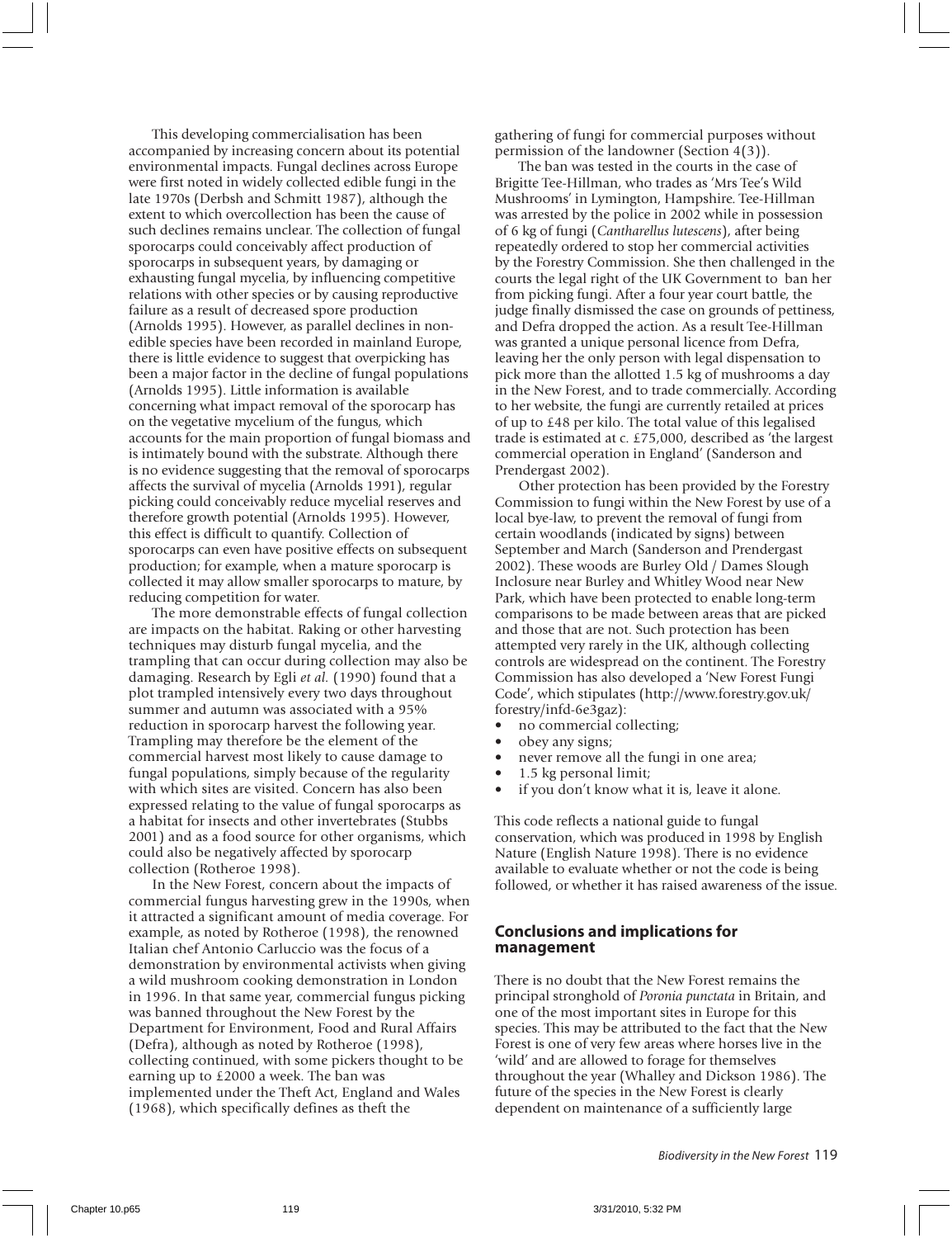population of ponies, which is allowed to graze on unimproved grassland and heathland vegetation on low-nutrient, acidic soils. Any nutrient enrichment of the vegetation, for example through atmospheric pollution, would probably be detrimental to the fungus. Despite the limited amount of systematic survey and monitoring data, evidence suggests that the species is widespread throughout the Forest, and may even be increasing in abundance. Maintenance of grazing is likely to be important for other fungi associated with grasslands in the New Forest (Newton *et al*. 2003a).

Recent field evidence emphasises the importance of the New Forest as a stronghold for other internationally threatened fungi, such as the spine fungi *Hericium coralloides* and *H. erinaceum* (particularly the former). In this case it is availability of large areas of old-growth semi-natural woodland (particularly of beech) that is of importance (Wicks 1999). Surveys of these and other fungi associated with deadwood of beech indicate that a number of the New Forest woodlands are of international importance for this entire fungal community. Management should therefore seek to maintain substantial volumes of deadwood, both standing and fallen, to ensure that populations of these fungi are maintained. The recent loss of a *Hericium* host tree through forestry operations (http://www.ukbap.org.uk/library/Reporting\_pdfs/ UKListID361\_2002.pdf) raises serious concerns about whether information on the distribution of threatened species is reaching those involved in day-to-day management decisions.

The New Forest is also home to important populations of ectomycorrhizal fungi, some of which (such as the stipitate hydnoids) are considered threatened at an international scale. In the case of the stipitate hydnoids, the New Forest is considered to be one of the main centres for this group of species in England (Marren 2000). Other internationally scarce ectomycorrhizal species not considered in this account include *Podoscypha multizonata*, for which some 80% of the world sites are in England (Spooner and Roberts 2005), *Boletus torosus*, *Cantharellus melanoxeros* and *Phylloporus pelletieri*. Each of these is included in the revised UK BAP (2007), and has been recorded previously in the New Forest. These form part of a very diverse and distinctive community of fungi associated with ancient, semi-natural woodland, and maintenance of this habitat and the mature individual trees associated with it should be a management priority.

One of the key priorities for the future should be greater emphasis on systematic survey and monitoring of threatened fungal species (Newton *et al*. 2003b). At present, the lack of survey data prevents an accurate assessment of conservation status for more than a handful of species. Insufficient information is available to assess the long-term trends in fungal abundance with any precision, but the substantial losses of seminatural woodland through felling and establishment of exotic conifers that occurred in the New Forest in the 20th century (Tubbs 2001) must have had a major

deleterious impact on the fungi associated with them, as noted for lichens (Chapter 9).

Species such as those listed on the UK BAP would be a valuable target for future survey and monitoring efforts. The revised UK BAP (2007) lists 76 fungal species, at least 20 of which are known from the New Forest, which might usefully form the focus of future survey efforts. As noted above, a survey of grassland fungi might also be very worthwhile. Those surveys that have been completed in recent years have made a major contribution to improving our knowledge of fungi in the New Forest. In particular, the Hampshire Wildlife Trust should be commended for its role in coordinating the systematic surveys of *Hericium* spp., *Poronia* and the stipitate hydnoids, which are models of their kind, and illustrate what can be achieved with limited resources. Each of these surveys has highlighted deficiencies in our current knowledge of New Forest fungi, and future survey work is likely to emphasise still further just how important the area is mycologically. However it should not be forgotten that it is the efforts of volunteers, such as the members of HFRG and HWT, which are the backbone of fungus recording in the New Forest, and without which such surveys would not have been possible.

Although fungus collecting has been a major and controversial issue in the New Forest, its precise impacts are difficult to evaluate. It is possible that threatened fungi such as *Hericium* spp. (Marren and Dickson 2000) are among those that are being harvested for the pot, although evidence for this is lacking. The delineation of reserves where collection is prohibited is a novel initiative, but to date they have not provided any firm evidence regarding their effectiveness. Harvesting of fungi is not referred to in the latest management plan for the Crown lands (Forestry Commission 2007). While both personal and commercial collecting of fungi continue, informal observations made by the author suggest that collection intensity is currently lower than has been recorded in other parts of the UK, such as Scottish pine forests (Dyke and Newton 1999). The issue is attracting less media attention, and therefore perhaps less public interest, than it did a decade ago. Whether this represents an actual decline in collecting activity is unclear. Again, there is a need for more rigorous monitoring, both of the scale of fungus harvesting and of its impacts.

Other emerging threats to fungi potentially include climate change. Recent research has highlighted recent changes in the fruiting pattern of the fungal populations in areas near to the New Forest (i.e. within 30 km of Salisbury). When 315 autumnal fruiting species were analysed, the first fruiting date averaged across all species has become significantly earlier, whereas average last fruiting date has become significantly later, resulting in the fruiting period more than doubling in length, from  $33.2 \pm 1.6$  days in the 1950s to  $74.8 \pm 7.6$  days in the current decade (Gange) *et al.* 2007). Whether such shifts are affecting the viability of fungal populations remains to be determined.